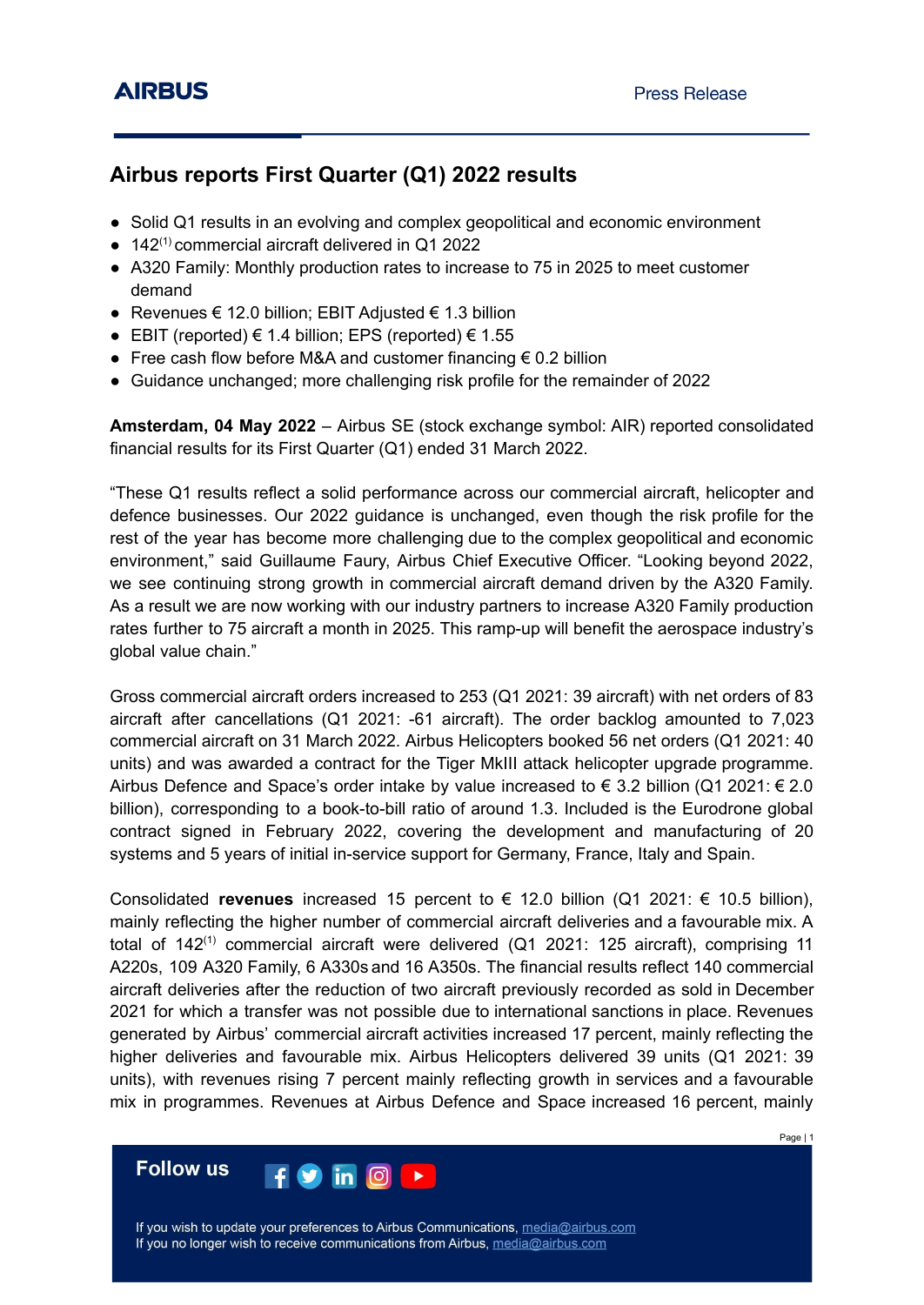driven by the Military Aircraft business and following the Eurodrone contract signature. One A400M transport aircraft was delivered in Q1 2022.

Consolidated **EBIT Adjusted** – an alternative performance measure and key indicator capturing the underlying business margin by excluding material charges or profits caused by movements in provisions related to programmes, restructuring or foreign exchange impacts as well as capital gains/losses from the disposal and acquisition of businesses – increased to € 1,263 million (Q1 2021: € 694 million). It includes a non-recurring positive element of € 0.4 billion related to the remeasurement of past service cost in the retirement obligations and also reflects efforts on competitiveness and the impact from cost containment. An amount of  $\epsilon$  -0.2 billion was recorded in Q1 2022 resulting from the impact of international sanctions against Russia.

EBIT Adjusted related to Airbus' commercial aircraft activities increased to  $\epsilon$  1,065 million (Q1 2021:  $\epsilon$  533 million), mainly reflecting higher deliveries as well as the efforts on competitiveness and the effect from cost containment. It also includes the non-recurring impact from retirement obligations, partly offset by the impact of international sanctions against Russia.

Commercial aircraft production for the A320 Family is progressing towards a monthly rate of 65 aircraft by summer 2023, in a complex environment. Following an analysis of global customer demand as well as an assessment of the industrial ecosystem's readiness, the Company is now working with its suppliers and partners to enable monthly production rates of 75 in 2025. This production increase will benefit the entire global industrial value chain. Airbus will meet the higher production rates by increasing capacity at its existing industrial sites and growing the industrial footprint in Mobile, US, while investing to ensure that all commercial aircraft assembly sites are A321-capable.

On the A321XLR, the Company continues to work towards a first flight by the end of Q2 2022. Initially planned for the end of 2023, the entry-into-service is now expected to take place in early 2024 in order to meet certification requirements.

Airbus Helicopters' EBIT Adjusted increased to  $\epsilon$  90 million (Q1 2021:  $\epsilon$  62 million), partly driven by growth in services and favourable mix in programmes. It also reflects non-recurring elements, including the impact from retirement obligations.

EBIT Adjusted at Airbus Defence and Space was € 106 million (Q1 2021: € 59 million), mainly driven by Military Aircraft and following the Eurodrone contract signature. It also reflects the non-recurring impact from retirement obligations, partly offset by the consequences for the space business from the international sanctions against Russia.

On the A400M programme, development activities continue toward achieving the revised capability roadmap. Retrofit activities are progressing in close alignment with the customer. Risks remain on the qualification of technical capabilities and associated costs, on aircraft Page | 2



If you wish to update your preferences to Airbus Communications, media@airbus.com If you no longer wish to receive communications from Airbus, media@airbus.com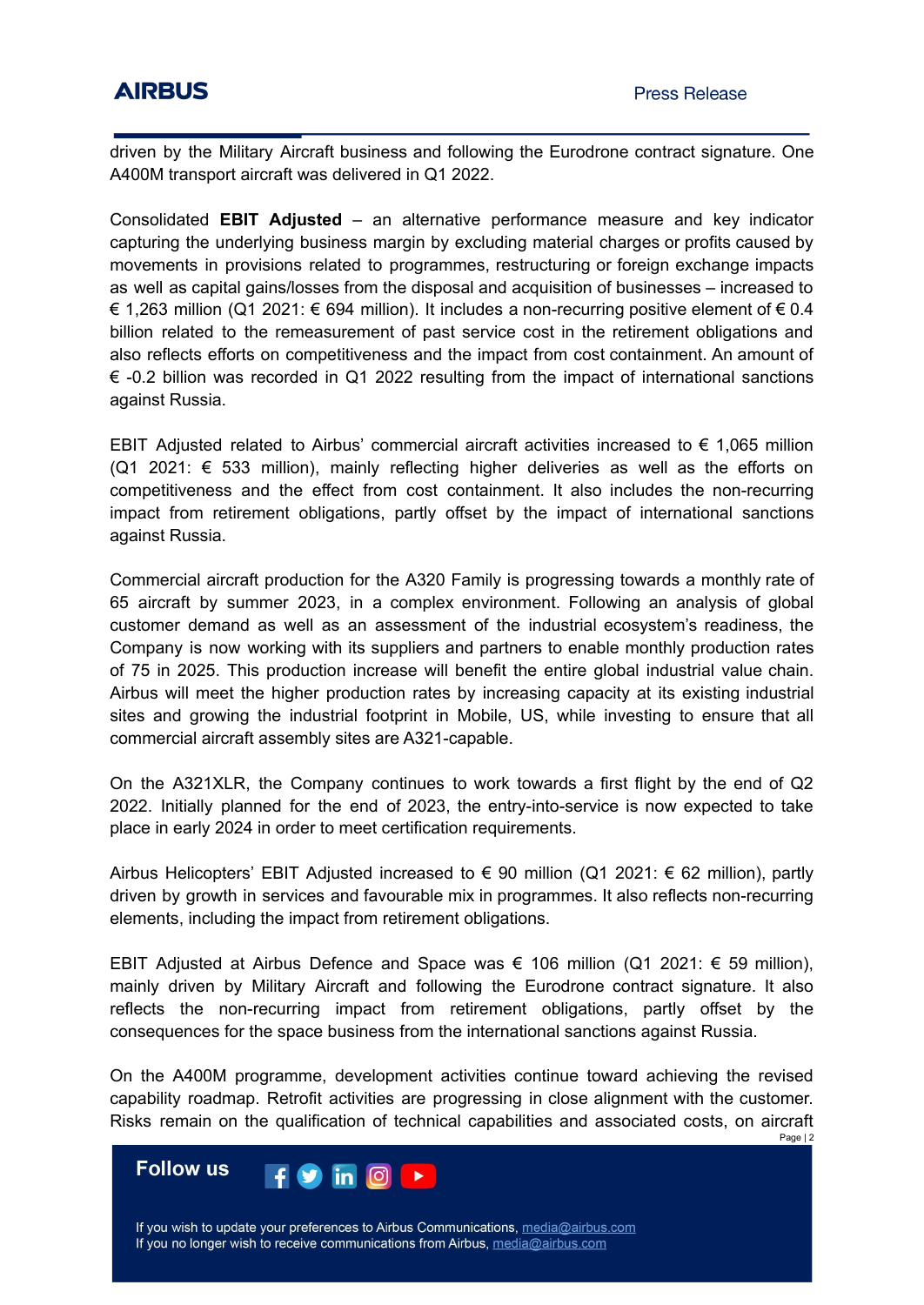operational reliability in particular with regard to powerplant, on cost reductions and on securing export orders in time as per the revised baseline.

Consolidated **self-financed R&D expenses** totalled € 586 million (Q1 2021: € 620 million).

Consolidated **EBIT (reported)** amounted to € 1,429 million (Q1 2021: € 462 million), including net Adiustments of € +166 million.

These Adjustments comprised:

- $\bullet$   $\epsilon$  +190 million related to the dollar pre-delivery payment mismatch and balance sheet revaluation;
- $\bullet \in$  -11 million related to the A380 programme;
- $\bullet \in$  -13 million of other costs including compliance.

The financial result was  $\epsilon$  166 million (Q1 2021:  $\epsilon$  59 million). It mainly reflects the positive net impact from the revaluation of certain equity investments, partially offset by the revaluation of financial instruments as well as the net interest result of  $\epsilon$  -76 million. Consolidated net income<sup>(2)</sup> was € 1,219 million (Q1 2021: € 362 million) with consolidated reported **earnings per share** of € 1.55 (Q1 2021: € 0.46).

Consolidated **free cash flow before M&A and customer financing** was € 213 million (Q1 2021: € 1,202 million), reflecting the level of deliveries, competitiveness and the impact of cost containment, partly offset by an increase in working capital mainly driven by inventory. Consolidated **free cash flow** was € 161 million (Q1 2021: € 1,164 million).

On 31 March 2022, the **gross cash position** stood at € 22.8 billion (year-end 2021: € 22.7 billion) with a consolidated **net cash position**<sup>(3)</sup> of € 7.7 billion (year-end 2021: € 7.7 billion). The Company's liquidity position remains strong, standing at  $\epsilon$  28.8 billion at the end of March 2022.

### **Outlook**

The guidance issued in February 2022 remains unchanged.

As the basis for its 2022 guidance, the Company assumes no further disruptions to the world economy, air traffic, the Company's internal operations, and its ability to deliver products and services.

The Company's 2022 guidance is before M&A.

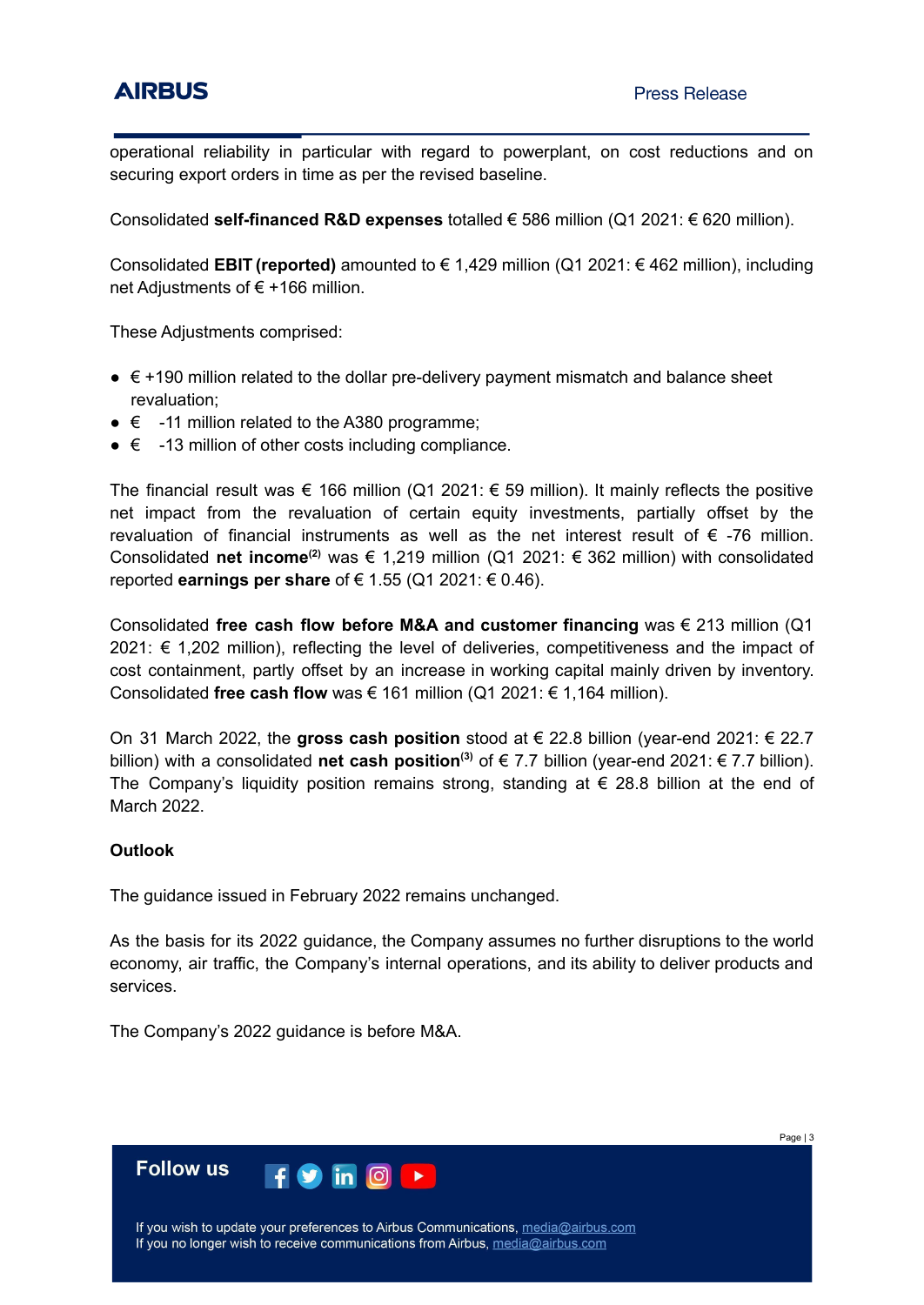On that basis, the Company targets to achieve in 2022 around:

- 720 commercial aircraft deliveries;
- EBIT Adjusted of  $€ 5.5$  billion;
- $\bullet$  Free Cash Flow before M&A and Customer Financing of € 3.5 billion.

The US Department of State has granted Airbus a nine-month extension of the duration of the Consent Agreement settling civil violations of the International Traffic in Arms Regulations (ITAR). Airbus initiated this request for an extension from the US Department of State because it had to redirect internal Export Control resources to the tracking and implementation of recent export control restrictions and international sanctions against Russia and Belarus. The Company does not expect the Consent Agreement extension to have an impact on the other agreements approved on 31 January 2020 with the UK, French and US authorities.

### **Note to editors: Live Webcast of the Analyst Conference Call**

At **19:15 CEST** on **04 May 2022**, you can listen to the **Q1 2022 Results Analyst Conference Call** with **Chief Executive Officer Guillaume Faury** and **Chief Financial Officer Dominik Asam** via the Airbus website <https://www.airbus.com>. The analyst call presentation can also be found on the website. A recording will be made available in due course. For a reconciliation of Airbus' KPIs to "reported IFRS" please refer to the analyst presentation.

**Newsroom** 

## **Contacts for the media:**

**Guillaume Steuer** Airbus +33 (0) 6 73 82 11 68

Email

**Martin Agüera** Airbus Defence and Space +49 (0) 175 227 4369

Email

| <b>Stefan Schaffrath</b> |
|--------------------------|
| Airbus                   |
| +33 (0) 6 16 09 55 92    |



**Laurence Petiard** Airbus Helicopters +33 (0) 6 18 79 75 69



**Justin Dubon** Airbus +33 (0) 6 74 97 49 51

Email

**Matthieu Duvelleroy** Airbus +33 (0) 6 29 43 15 64

Email



If you wish to update your preferences to Airbus Communications, media@airbus.com If you no longer wish to receive communications from Airbus, media@airbus.com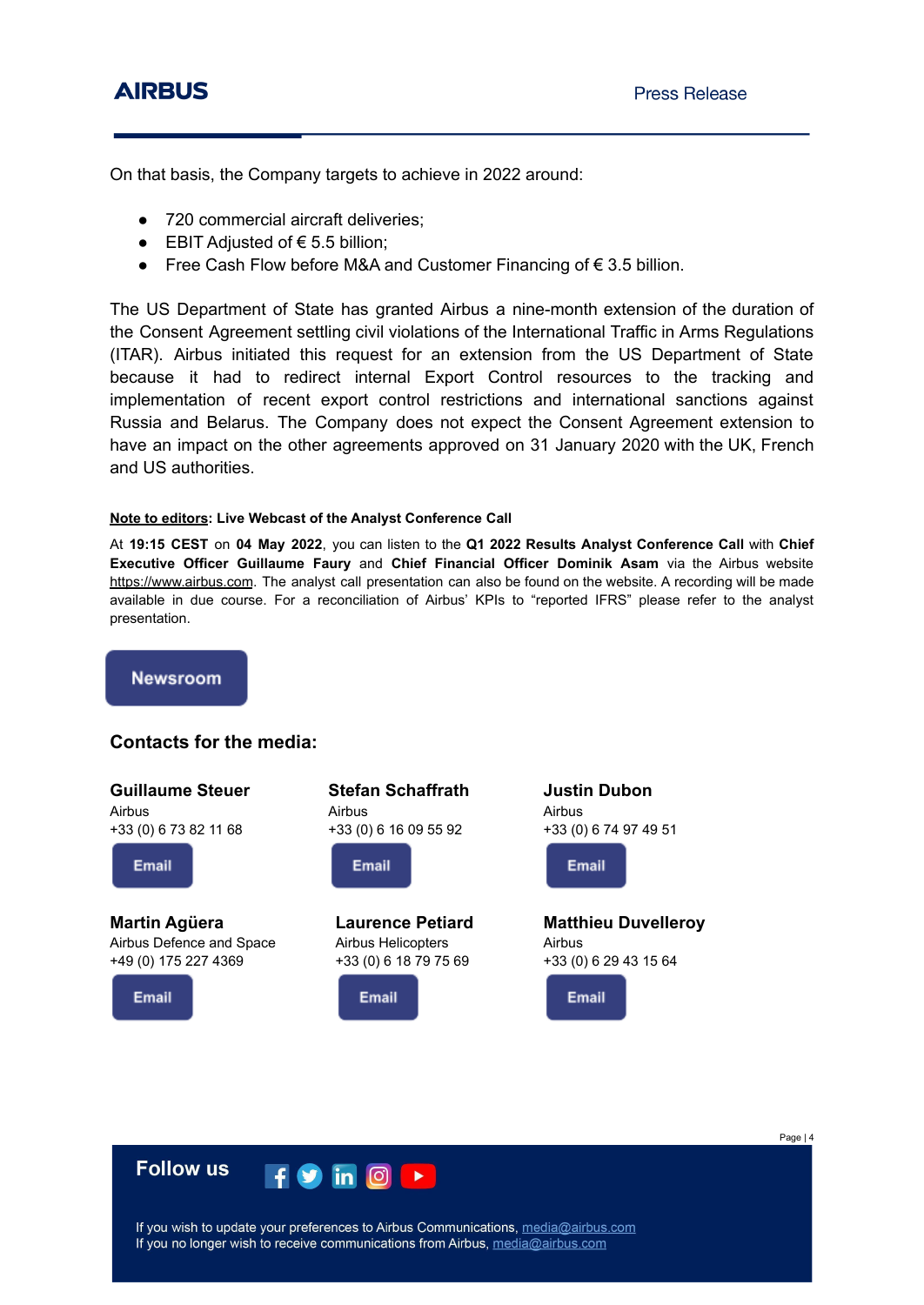### **Consolidated Airbus – First Quarter (Q1) 2022 Results**

(Amounts in Euro)

| <b>Consolidated Airbus</b>                                              | Q1 2022         | Q1 2021         | Change         |
|-------------------------------------------------------------------------|-----------------|-----------------|----------------|
| <b>Revenues, in millions</b><br>thereof defence, in millions            | 12,000<br>2,392 | 10,460<br>2,027 | $+15%$<br>+18% |
| <b>EBIT Adjusted, in millions</b>                                       | 1,263           | 694             | +82%           |
| <b>EBIT (reported), in millions</b>                                     | 1,429           | 462             | +209%          |
| Research & Development expenses, in<br>millions                         | 586             | 620             | -5%            |
| Net Income <sup>(2)</sup> , in millions                                 | 1,219           | 362             | +237%          |
| <b>Earnings Per Share</b>                                               | 1.55            | 0.46            | $+237%$        |
| Free Cash Flow (FCF), in millions                                       | 161             | 1,164           | -86%           |
| Free Cash Flow before M&A, in millions                                  | 167             | 1,171           | -86%           |
| Free Cash Flow before M&A and<br><b>Customer Financing, in millions</b> | 213             | 1,202           | -82%           |

| <b>Consolidated Airbus</b>                             | 31 March 2022 | 31 Dec 2021 | Change |
|--------------------------------------------------------|---------------|-------------|--------|
| Net Cash position <sup>(3)</sup> , in millions of Euro | 7.711         | 7.740       | 0%     |
| <b>Number of employees</b>                             | 127,120       | 126.495     | 0%     |

For footnotes please refer to page 9.

**Follow us**  $f$  o in  $\circ$   $\rightarrow$ 

If you wish to update your preferences to Airbus Communications, media@airbus.com<br>If you no longer wish to receive communications from Airbus, media@airbus.com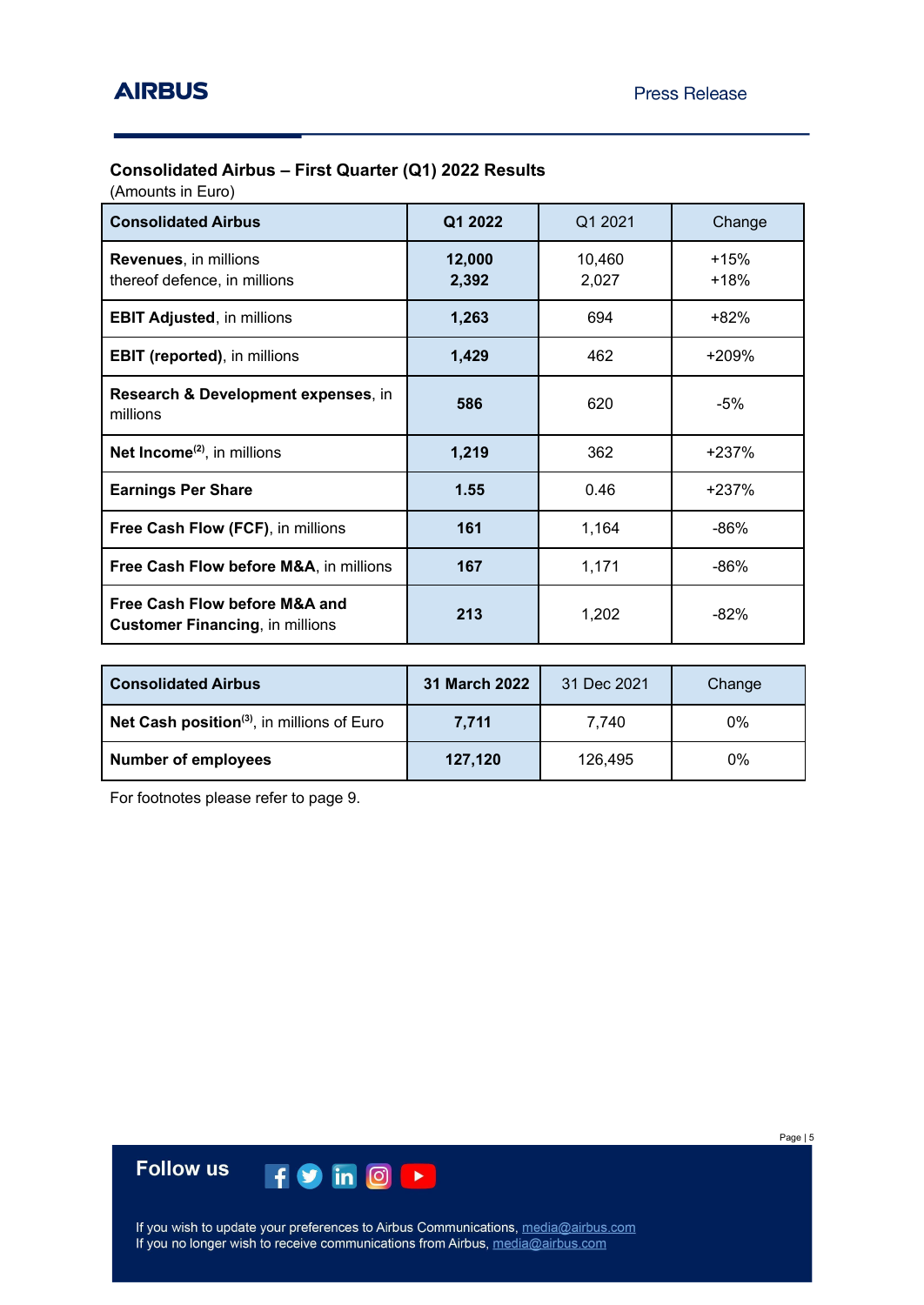| <b>By Business Segment</b>       | <b>Revenues</b> |         |        |                |         | <b>EBIT</b> (reported) |  |
|----------------------------------|-----------------|---------|--------|----------------|---------|------------------------|--|
| (Amounts in millions of<br>Euro) | Q1 2022         | Q1 2021 | Change | Q1 2022        | Q1 2021 | Change                 |  |
| Airbus                           | 8,541           | 7,272   | $+17%$ | 1,242          | 343     | $+262%$                |  |
| <b>Airbus Helicopters</b>        | 1,265           | 1,177   | $+7%$  | 90             | 62      | $+45%$                 |  |
| Airbus Defence and<br>Space      | 2,453           | 2,115   | $+16%$ | 95             | 17      | +459%                  |  |
| Eliminations                     | $-259$          | $-104$  |        | $\overline{2}$ | 40      | $-95%$                 |  |
| Total                            | 12,000          | 10,460  | $+15%$ | 1,429          | 462     | +209%                  |  |

| <b>By Business Segment</b>       | <b>EBIT Adjusted</b> |         |         |  |  |
|----------------------------------|----------------------|---------|---------|--|--|
| (Amounts in millions of<br>Euro) | Q1 2022              | Q1 2021 | Change  |  |  |
| Airbus                           | 1,065                | 533     | $+100%$ |  |  |
| <b>Airbus Helicopters</b>        | 90                   | 62      | $+45%$  |  |  |
| Airbus Defence and<br>Space      | 106                  | 59      | $+80%$  |  |  |
| Eliminations                     | $\mathbf{2}$         | 40      | $-95%$  |  |  |
| <b>Total</b>                     | 1,263                | 694     | $+82%$  |  |  |

| <b>By Business Segment</b>                          | Order Intake (net) |         |        |                  | <b>Order Book</b> |        |
|-----------------------------------------------------|--------------------|---------|--------|------------------|-------------------|--------|
|                                                     | Q1 2022            | Q1 2021 | Change | 31 March<br>2022 | 31 March<br>2021  | Change |
| Airbus, in units                                    | 83                 | $-61$   |        | 7,023            | 6,998             | 0%     |
| Airbus Helicopters, in<br>units                     | 56                 | 40      | $+40%$ | 756              | 664               | $+14%$ |
| Airbus Defence and<br>Space, in millions of<br>Euro | 3,211              | 1,962   | $+64%$ | N/A              | N/A               | N/A    |

# **Follow us**

If you wish to update your preferences to Airbus Communications, media@airbus.com<br>If you no longer wish to receive communications from Airbus, media@airbus.com

HOMO H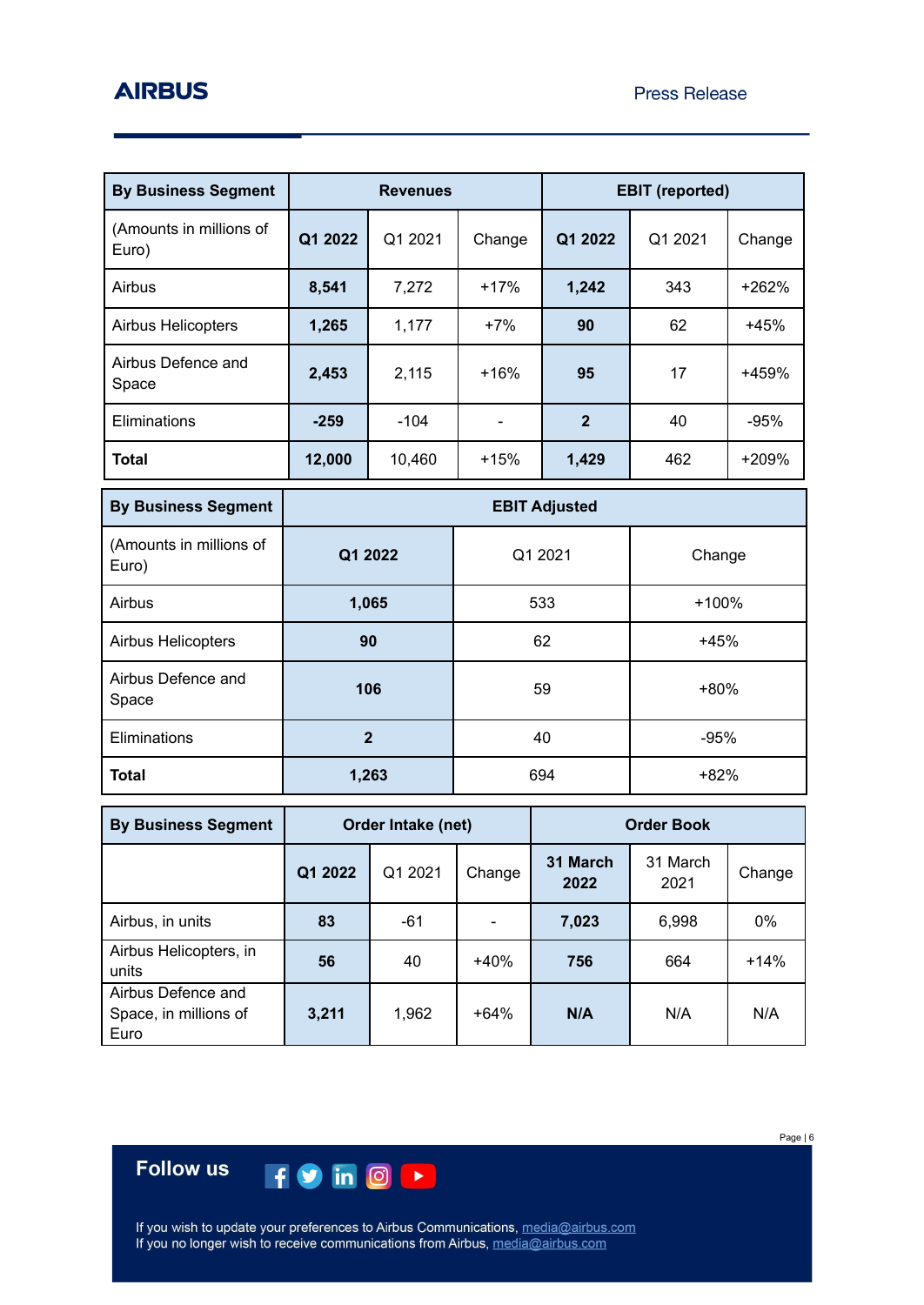## **EBIT (reported) / EBIT Adjusted Reconciliation**

The table below reconciles EBIT (reported) with EBIT Adjusted.

| <b>Consolidated Airbus</b><br>(Amounts in millions of Euro) | Q1 2022 |
|-------------------------------------------------------------|---------|
| <b>EBIT</b> (reported)                                      | 1,429   |
| thereof:                                                    |         |
| \$ PDP mismatch/balance<br>sheet revaluation                | $+190$  |
| A380 programme                                              | $-11$   |
| <b>Others</b>                                               | $-13$   |
| <b>EBIT Adjusted</b>                                        | 1,263   |



If you wish to update your preferences to Airbus Communications, media@airbus.com<br>If you no longer wish to receive communications from Airbus, media@airbus.com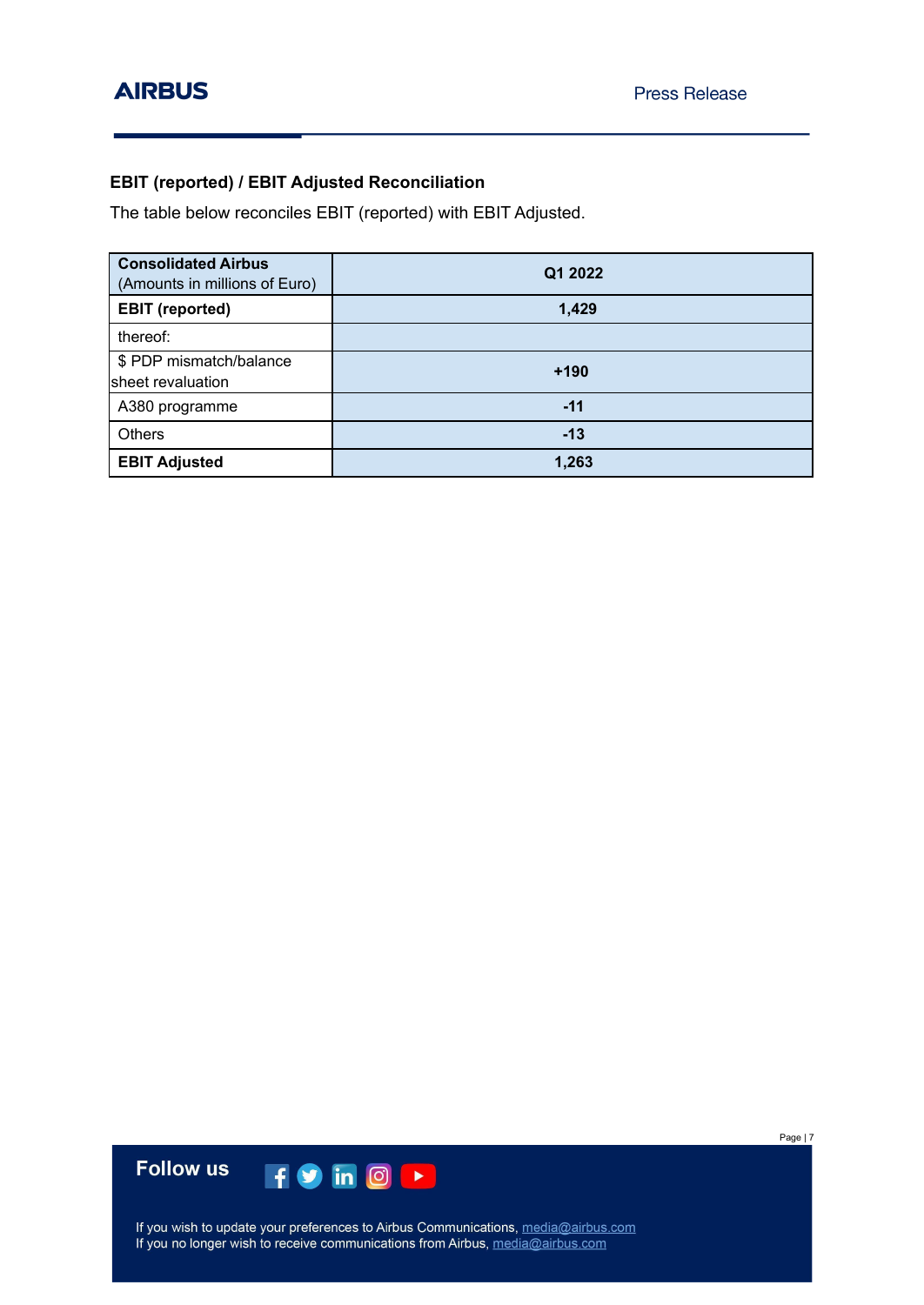# **Glossary**

| <b>KPI</b>                                             | <b>DEFINITION</b>                                                                                                                                                                                                                                                                                                                                                                                       |
|--------------------------------------------------------|---------------------------------------------------------------------------------------------------------------------------------------------------------------------------------------------------------------------------------------------------------------------------------------------------------------------------------------------------------------------------------------------------------|
| <b>EBIT</b>                                            | The Company continues to use the term EBIT (Earnings before interest and taxes). It is<br>identical to Profit before finance cost and income taxes as defined by IFRS Rules.                                                                                                                                                                                                                            |
| <b>Adjustment</b>                                      | Adjustment, an alternative performance measure, is a term used by the Company which<br>includes material charges or profits caused by movements in provisions related to<br>programmes, restructuring or foreign exchange impacts as well as capital gains/losses from<br>the disposal and acquisition of businesses.                                                                                   |
| <b>EBIT Adjusted</b>                                   | The Company uses an alternative performance measure, EBIT Adjusted, as a key<br>indicator capturing the underlying business margin by excluding material charges or profits<br>caused by movements in provisions related to programmes, restructuring or foreign<br>exchange impacts as well as capital gains/losses from the disposal and acquisition of<br>businesses.                                |
| <b>EPS Adjusted</b>                                    | EPS Adjusted is an alternative performance measure of basic earnings per share as<br>reported whereby the net income as the numerator does include Adjustments. For<br>reconciliation, see the Analyst presentation.                                                                                                                                                                                    |
| Gross cash<br>position                                 | The Company defines its consolidated gross cash position as the sum of (i) cash and cash<br>equivalents and (ii) securities (all as recorded in the consolidated statement of financial<br>position).                                                                                                                                                                                                   |
|                                                        | Net cash position The Company defines its consolidated net cash position as the sum of (i) cash and cash<br>equivalents and (ii) securities, minus (iii) financing liabilities, plus or minus (iiii) interest rate<br>contracts related to fair value hedges (all as recorded in the Consolidated Statement of<br>Financial Position).                                                                  |
| <b>FCF</b>                                             | For the definition of the alternative performance measure free cash flow, see the Universal<br>Registration Document, MD&A section 2.1.6.1. It is a key indicator which allows the<br>Company to measure the amount of cash flow generated from operations after cash used in<br>investing activities.                                                                                                  |
| <b>FCF before M&amp;A</b>                              | Free cash flow before mergers and acquisitions refers to free cash flow as defined in the<br>Universal Registration Document, MD&A section 2.1.6.1 adjusted for net proceeds from<br>disposals and acquisitions. It is an alternative performance measure and key indicator that<br>reflects free cash flow excluding those cash flows resulting from acquisitions and disposals<br>of businesses.      |
| <b>FCF before M&amp;A</b><br>and customer<br>financing | Free cash flow before M&A and customer financing refers to free cash flow before mergers<br>and acquisitions adjusted for cash flow related to aircraft financing activities. It is an<br>alternative performance measure and indicator that may be used occasionally by the<br>Company in its financial guidance, especially when there is higher uncertainty around<br>customer financing activities. |

If you wish to update your preferences to Airbus Communications, media@airbus.com<br>If you no longer wish to receive communications from Airbus, media@airbus.com

 $f$  o in  $\circ$   $\bullet$ 

**Follow us**